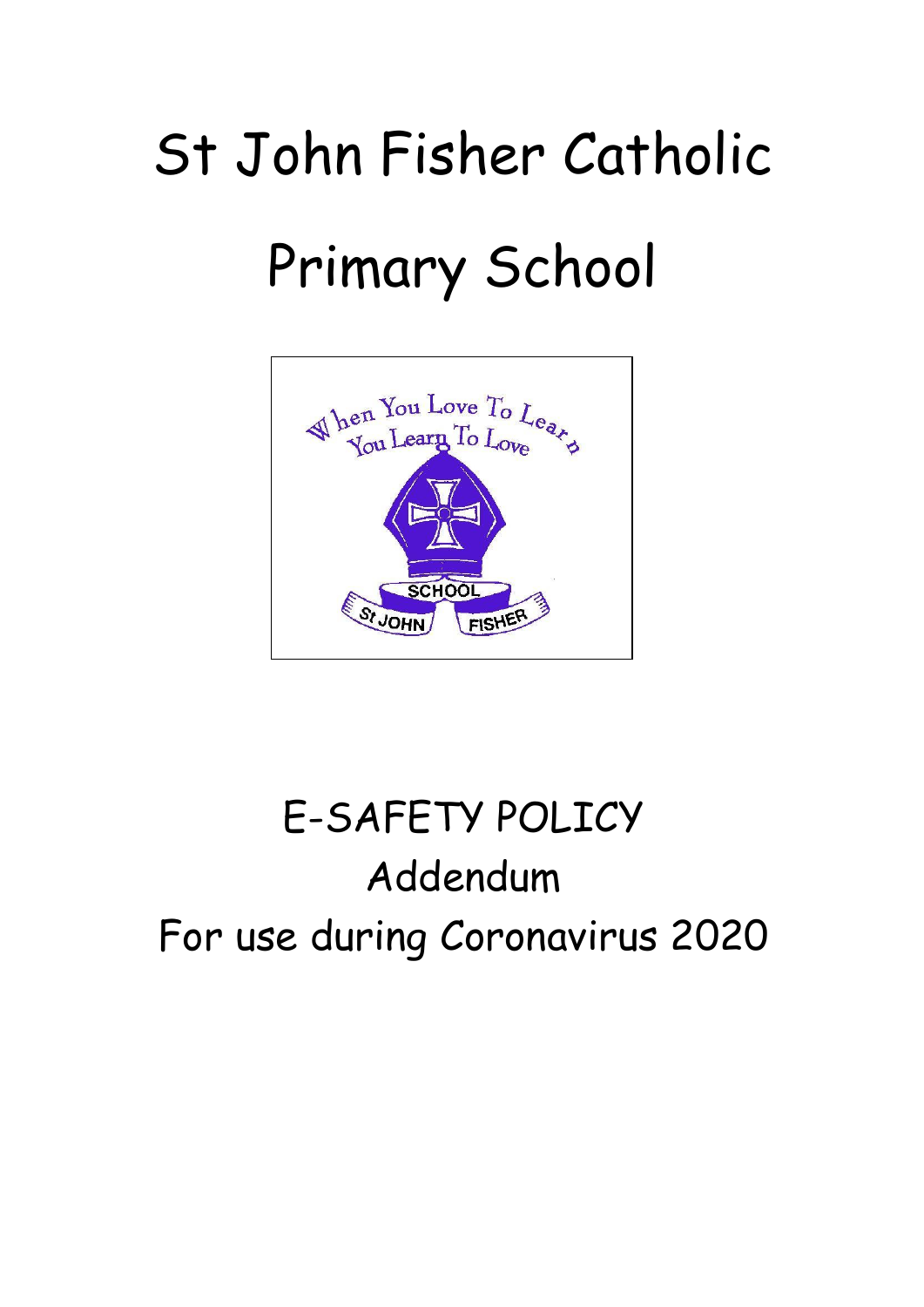## **E-Safety policy Addendum for use during the Coronavirus 2020**

- 1. Use only apps, sites and games that have been vetted by a trusted adult.
- 2. Follow the rules and codes of conduct for online sites and apps.
- 3. Don't share anything that another person would not want shared or which might upset them.
- 4. During online learning ensure that an adult is available should something happen. The trusted adult should know what the child is doing online and should supervise them in an age appropriate manner. If someone sends a child something inappropriate online, it is generally not the child's fault. It should not be passed on, instead a trusted adult should be informed straight away.
- 5. If there are any concerns about online safety, visit the CEOP websit[e](https://www.ceop.police.uk/safety-centre/) <https://www.ceop.police.uk/safety-centre/> or report concerns to the school.
- 6. Keep passwords secure and reset them if someone finds out. Ensure that no personal information about the child, family or friends is shared online which might identify them.